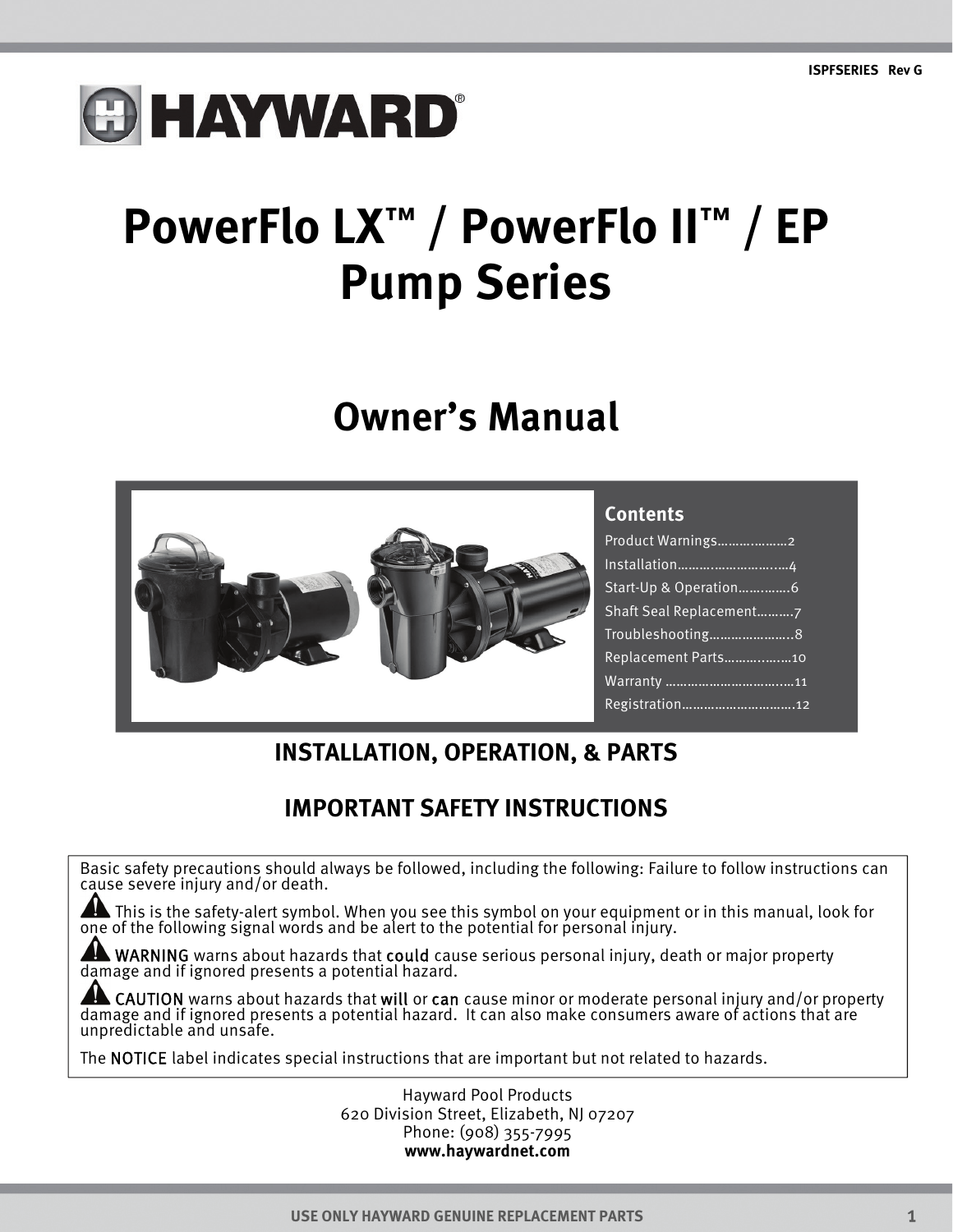



#### A WARNING - Read and follow all instructions in this owner's manual and on the equipment. Failure to follow instructions can cause severe injury and/or death.

#### A WARNING - Suction Entrapment Hazard.

Suction in suction outlets and/or suction outlet covers which are, damaged, broken, cracked, missing, or unsecured can cause severe injury and/or death due to the following entrapment hazards:

Hair Entrapment-Hair can become entangled in suction outlet cover.

Limb Entrapment-A limb inserted into an opening of a suction outlet sump or suction outlet cover that is damaged, broken, cracked, missing, or not securely attached can result in a mechanical bind or swelling of the limb.

Body Suction Entrapment-A negative pressure applied to a large portion of the body or limbs can result in an entrapment. Evisceration/Disembowelment - A negative pressure applied directly to the intestines through an unprotected suction outlet sump or suction outlet cover which is, damaged, broken, cracked, missing, or unsecured can result in evisceration/ disembowelment.

Mechanical Entrapment-There is potential for jewelry, swimsuit, hair decorations, finger, toe or knuckle to be caught in an opening of a suction outlet cover resulting in mechanical entrapment.

#### A WARNING - To Reduce the risk of Entrapment Hazards:

guidelines, follow all National, State, and Local codes applicable.

- When outlets are small enough to be blocked by a person, a minimum of two functioning suction outlets per pump must  $\Omega$ be installed. Suction outlets in the same plane (i.e. floor or wall), must be installed a minimum of three feet  $(3')$  [1 meter] apart, as measured from near point to near point.
- $\Omega$ Dual suction fittings shall be placed in such locations and distances to avoid "dual blockage" by a user.
- Dual suction fittings shall not be located on seating areas or on the backrest for such seating areas.  $\Omega$
- The maximum system flow rate shall not exceed the flow rating as listed on the suction outlet cover.  $\mathbf 0$
- $\mathsf{o}$ Never use Pool or Spa if any suction outlet component is damaged, broken, cracked, missing, or not securely attached.

In addition two or more suction outlets per pump installed in accordance with latest ASME, APSP Standards and CPSC

- Replace damaged, broken, cracked, missing, or not securely attached suction outlet components immediately.  $\mathbf 0$
- 
- Installation of a vacuum release or vent system, which relieves entrapping suction, is recommended.

A WARNING – Failure to remove pressure test plugs and/or plugs used in winterization of the pool/spa from the suction outlets can result in an increase potential for suction entrapment as described above.

 $\blacktriangle$  WARNING – Failure to keep suction outlet components clear of debris, such as leaves, dirt, hair, paper and other material can result in an increase potential for suction entrapment as described above.

**44** WARNING – Suction outlet components have a finite life, the cover/grate should be inspected frequently and replaced at least every ten years or if found to be damaged, broken, cracked, missing, or not securely attached.

4 CAUTION – Components such as the filtration system, pumps and heater must be positioned so as to prevent their being used as means of access to the pool by young children.

WARNING - Never operate or test the circulation system at more than 30 PSI.

A WARNING - Never change the filter control valve position while the pump is running.

 $\triangle$  WARNING – To reduce risk of injury, do not permit children to use or climb on this product. Closely supervise children at all times. Components such as the filtration system, pumps, and heaters must be positioned to prevent children from using them as a means of access to the pool.



A WARNING - Hazardous Pressure. Pool and spa water circulation systems operate under hazardous pressure during start up, normal operation, and after pump shut off. Stand clear of circulation system equipment during pump start up. Failure to follow safety and operation instructions could result in violent separation of the pump housing and cover, and/or filter housing and clamp due to pressure in the system, which could cause property damage, severe personal injury, or death. Before servicing pool and spa water circulation system, all system and pump controls must be in off position and filter manual air relief valve must be in open position. Before starting system pump, all system valves must be set in a position to allow system water to return back to the pool. Do not change filter control valve position while system pump is running. Before starting system pump, fully open filter manual air relief valve. Do not close filter manual air relief valve until a steady stream of water (not air or air and water) is discharged.



 $\mathbf 0$ 

 $\Omega$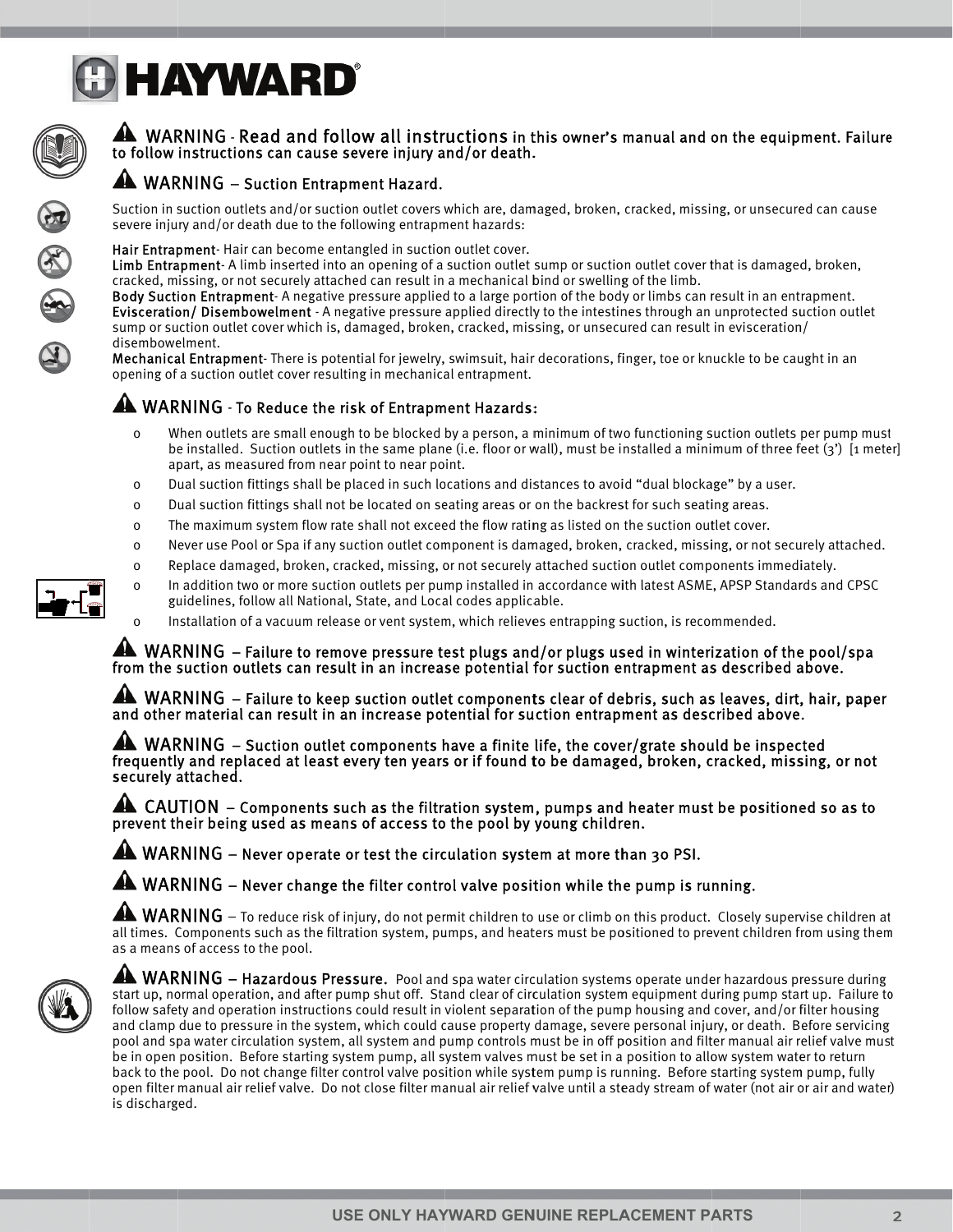

A WARNING – Separation Hazard. Failure to follow safety and operation instructions could result in violent separation of pump and/or filter components. Strainer cover must be properly secured to pump housing with strainer cover lock ring. Before servicing pool and spa circulation system, filters manual air relief valve must be in open position. Do not operate pool and spa circulation system if a system component is not assembled properly, damaged, or missing. Do not operate pool and spa circulation system unless filter manual air relief valve body is in locked position in filter upper body.



**ANUARNING** – Risk of Electric Shock. All electrical wiring MUST be in conformance with applicable local codes, regulations, and the National Electric Code (NEC). Hazardous voltage can shock, burn, and cause death or serious property damage. To reduce the risk of electric shock, do NOT use an extension cord to connect unit to electric supply. Provide a properly located electrical receptacle. Before working on any electrical equipment, turn off power supply to the equipment.

 $\blacktriangle$  WARNING – To reduce the risk of electric shock replace damaged wiring immediately. Locate conduit to prevent abuse from lawn mowers, hedge trimmers and other equipment.

**ANUARNING** – Electrical ground all electrical equipment before connecting to electrical power supply. Failure to ground all electrical equipment can cause serious or fatal electrical shock hazard.



AN WARNING – To avoid dangerous or fatal electrical shock, TURN OFF POWER to all electrical equipment before working on electrical connections.

 $\blacktriangle$  WARNING – Failure to bond all electrical equipment to pool structure will increase risk for electrocution and could result in injury or death. To reduce the risk of electric shock, see installation instructions and consult a professional electrician on how to bond all electrical equipment. Also, contact a licensed electrician for information on local electrical codes for bonding requirements.

Notes to electrician: Use a solid copper conductor, size 8 or larger. Run a continuous wire from external bonding lug to reinforcing rod or mesh. Connect a No. 8 AWG  $(8.4 \text{ mm}^2)$  [No. 6 AWG  $(13.3 \text{ mm}^2)$  for Canada] solid copper bonding wire to the pressure wire connector provided on the electrical equipment and to all metal parts of swimming pool, spa, or hot tub, and metal piping (except gas piping), and conduit within 5 ft. (1.5 m) of inside walls of swimming pool, spa, or hot tub. IMPORTANT - Reference NEC codes for all wiring standards including, but not limited to, grounding, bonding and other general wiring procedures.

**AN** WARNING – Risk of Electric Shock. Connect only to a branch circuit protected by a ground-fault circuit-interrupter (GFCI). Contact a qualified electrician if you cannot verify that the circuit is protected by a GFCI.

A WARNING – Risk of Electric Shock. The electrical equipment must be connected only to a supply circuit that is protected by a ground-fault circuit-interrupter (GFCI). Such a GFCI should be provided by the installer and should be tested on a routine basis. To test the GFCI, push the test button. The GFCI should interrupt power. Push reset button. Power should be restored. If the GFCI fails to operate in this manner, the GFCI is defective. If the GFCI interrupts power to the electrical equipment without the test button being pushed, a ground current is flowing, indicating the possibility of an electrical shock. Do not use this electrical equipment. Disconnect the electrical equipment and have the problem corrected by a qualified service representative before using.

 $\triangle$  CAUTION  $-$  This pump is intended for use with permanently-installed pools and may be used with hot tubs and spas if so marked. Do not use with storable pools. A permanently-installed pool is constructed in or on the ground or in a building such that it cannot be readily disassembled for storage. A storable pool is constructed so that it is capable of being readily disassembled for storage and reassembled to its original integrity.<br>SAVE THESE INSTRUCTIONS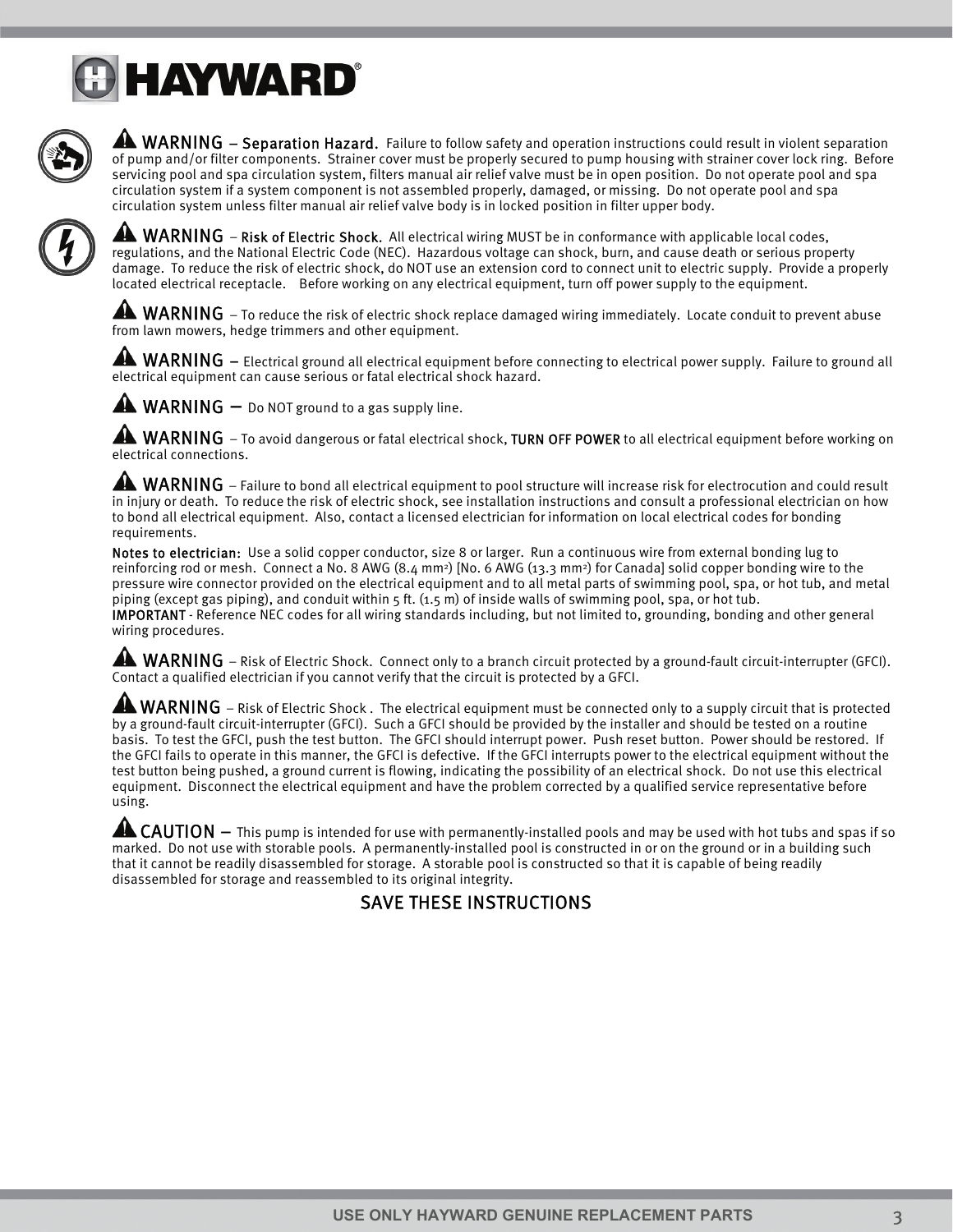#### Installation Instructions

#### Pump Location

The PowerFlo LX™ and EP series pumps MUST be installed below the pool water line (see Figure to right).

Self-priming PowerFlo II™ pumps may be installed up to four (4) feet above the pool water line.

Install pump on a firm, level base or pad to meet all local and national codes. The field supplied base or pad must be level and vibration-free.

Pump motors require free circulation of air for cooling.

Do NOT install pump in a damp or non-ventilated location.

Though the pump is designed for outdoor use, it is strongly advised to protect the electrical components from the weather. Select a well-drained area, one that will not flood when it rains.



PREFERRED FILTER LOCATION - BELOW WATER LINE

#### Pump Mounting

Fasten pump to base or pad with screws or bolts to further reduce vibration and stress on pipe or hose joints. The base MUST be solid - level - rigid - vibration free.

#### Pump mount must:

- Allow pump inlet height to be as close to water level as possible.<br>• Allow use of short, direct suction pine (to reduce friction losses)
- Allow use of short, direct suction pipe (to reduce friction losses).<br>Allow for ball values in suction and outlet pining
- Allow for ball valves in suction and outlet piping.
- Be protected from excess moisture and flooding.
- **Allow adequate access for servicing pump and piping.**

#### Plumbing

Use TFE tape to seal threaded connections on molded plastic components. All plastic fittings must be new or thoroughly cleaned before use. NOTE: Do NOT use Plumber's Pipe Dope as it may cause cracking of the plastic components.

When applying **TFE tape** to plastic threads, wrap the entire threaded portion of the male fitting with one to two layers of tape. Wind the tape clockwise as you face the open end of the fitting, beginning at the end of the fitting.

The pump suction and outlet ports have molded-in thread stops. Do NOT attempt to force hose connector fitting past this stop. It is only necessary to tighten fittings enough to prevent leakage. Tighten fitting by hand and then use a tool to engage fitting an additional 1  $\frac{1}{2}$  turns. Use care when using TFE tape as friction is reduced considerably; do NOT over-tighten fitting or you may cause damage. If leaks occur, remove connector, clean off old Teflon tape, re-wrap with one to two additional layers of TFE tape, and re-install connector. Piping - Flexible Hose, PVC, or Reinforced Hose are all acceptable piping methods

For pump outlet use 1-1/2" PVC pipe or reinforced hose. For pump suction on ALL models, use 1-1/2" reinforced hose. Increase size if a long run is needed. For pipe larger than port, use reducing fitting in strainer port.

To avoid pump strain, support suction and outlet independently. Place supports near pump. To avoid strain left by a gap at last connection, start all piping at pump and run pipe AWAY from pump.

NEVER use suction pipe SMALLER than pump suction connections. Suction pipe inlet must be lower than pump inlet port.

advises that components such as the filtration system, pumps and heater be<br>positioned so as to prevent their being used as a means of access to the pool by young children.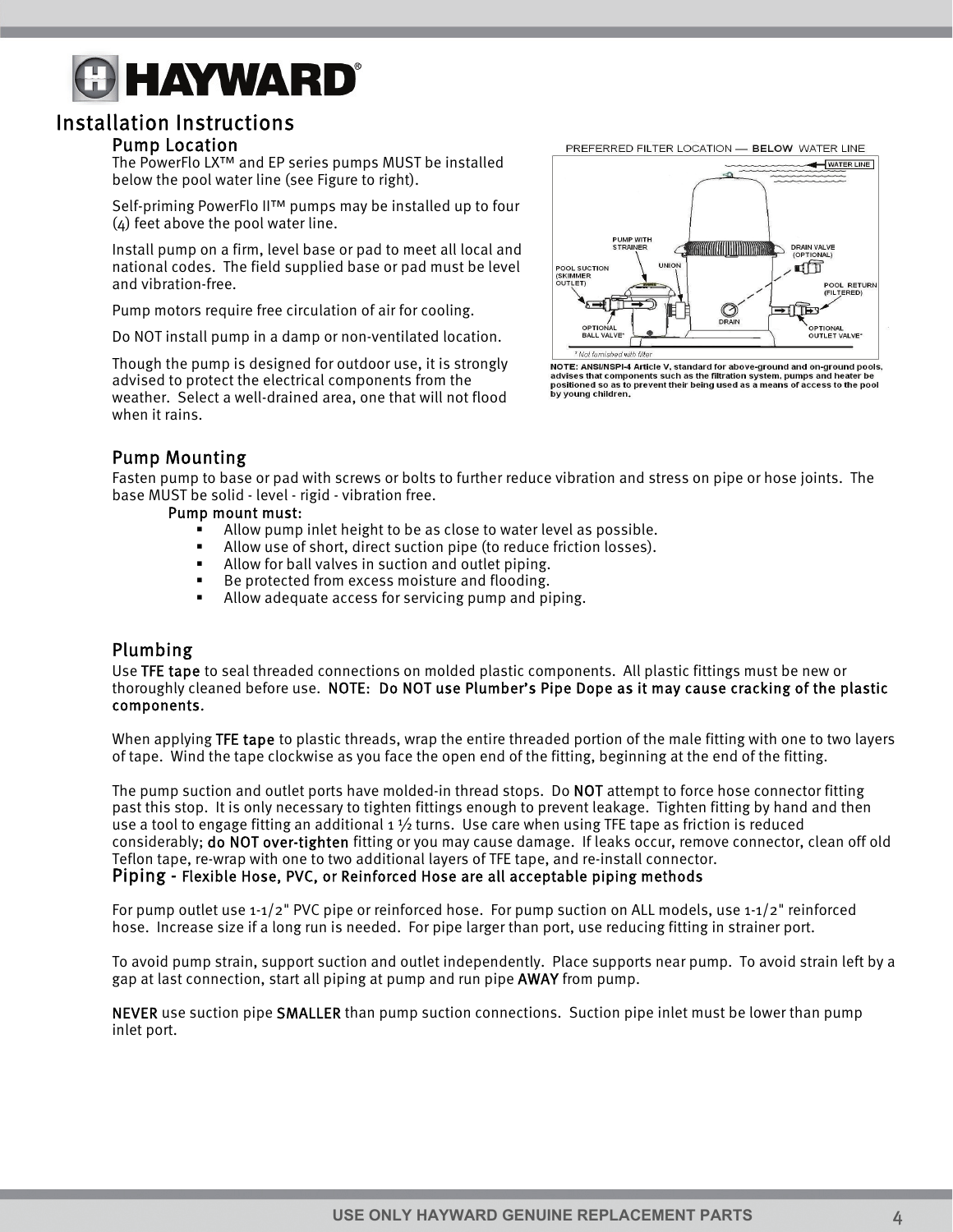#### Fittings

Fittings restrict flow. For better efficiency, use the fewest possible fittings. Avoid fittings that could cause an air trap.

#### **Electrical**



 WARNING – Ground motor before connecting to electrical power supply. Failure to ground pump motor can cause serious or fatal electrical shock hazard.

 $\triangle$  WARNING – Do NOT ground to a gas supply line.

WARNING – To avoid dangerous or fatal electrical shock, turn OFF power to motor before working on electrical connections.

WARNING – Ground Fault Circuit Interrupter (GFCI) tripping indicates electrical problem. If GFCI trips and won't reset, consult electrician to inspect and repair electrical system.  $\triangle$  WARNING – Fire Hazard. Match supply voltage to motor nameplate voltage.

Insure that the electrical supply available agrees with the motor's voltage, phase, and cycle, and that the wire size is adequate for the H.P. (KW) rating and distance from the power source.

#### NOTE: All electrical wiring MUST be performed by a qualified professional, and MUST conform to local codes and regulations.

#### Voltage

Voltage at motor MUST NOT be more than 10% above or below motor name plate rated voltage, or motor may overheat, causing overload tripping and reduced component life. If voltage is less than 90% or more than 110% of rated voltage when motor is running at full load, consult power company.

#### Grounding/Bonding

Install, ground, bond, and wire motor according to local or national electrical code requirements.

Permanently ground motor. Use green ground terminal provided under motor canopy or access place; use size and type wire required by code. Connect motor ground terminal to electrical service ground.

Bond motor to pool structure. Use a solid copper conductor, size or larger. Run wire from external bonding lug to reinforcing rod or mesh. Connect a No. 8 AWG (8.4 mm2) solid copper bonding wire to the pressure wire connector provided on the motor housing and to all metal parts of swimming pool, spa, or hot tub, and to all electrical equipment, metal piping or conduit within 5 ft. (1.5 m) of inside walls of swimming pool, spa, or hot tub.

#### Wiring

Pump MUST be permanently connected to circuit. If other lights or appliances are also on the same circuit, be sure to add their amp loads before figuring wire and circuit breaker sizes. (NOTE: If unsure how to do this or if this is confusing, consult a licensed electrician). Use the load circuit breaker as the Master On-Off switch.

Install a Ground Fault Circuit Interrupter (GFCI) in circuit; it will sense a short-circuit to ground and disconnect power before it becomes dangerous to pool users. For size of GFCI required and test procedures for GFCI, see manufacturer's instructions.

In case of a power outage, check GFCI for tripping, which will prevent normal pump operation. Reset if necessary.

NOTE: If you do not use conduit when wiring motor, be sure to seal wire opening on end of motor to prevent dirt, bugs, etc., from entering.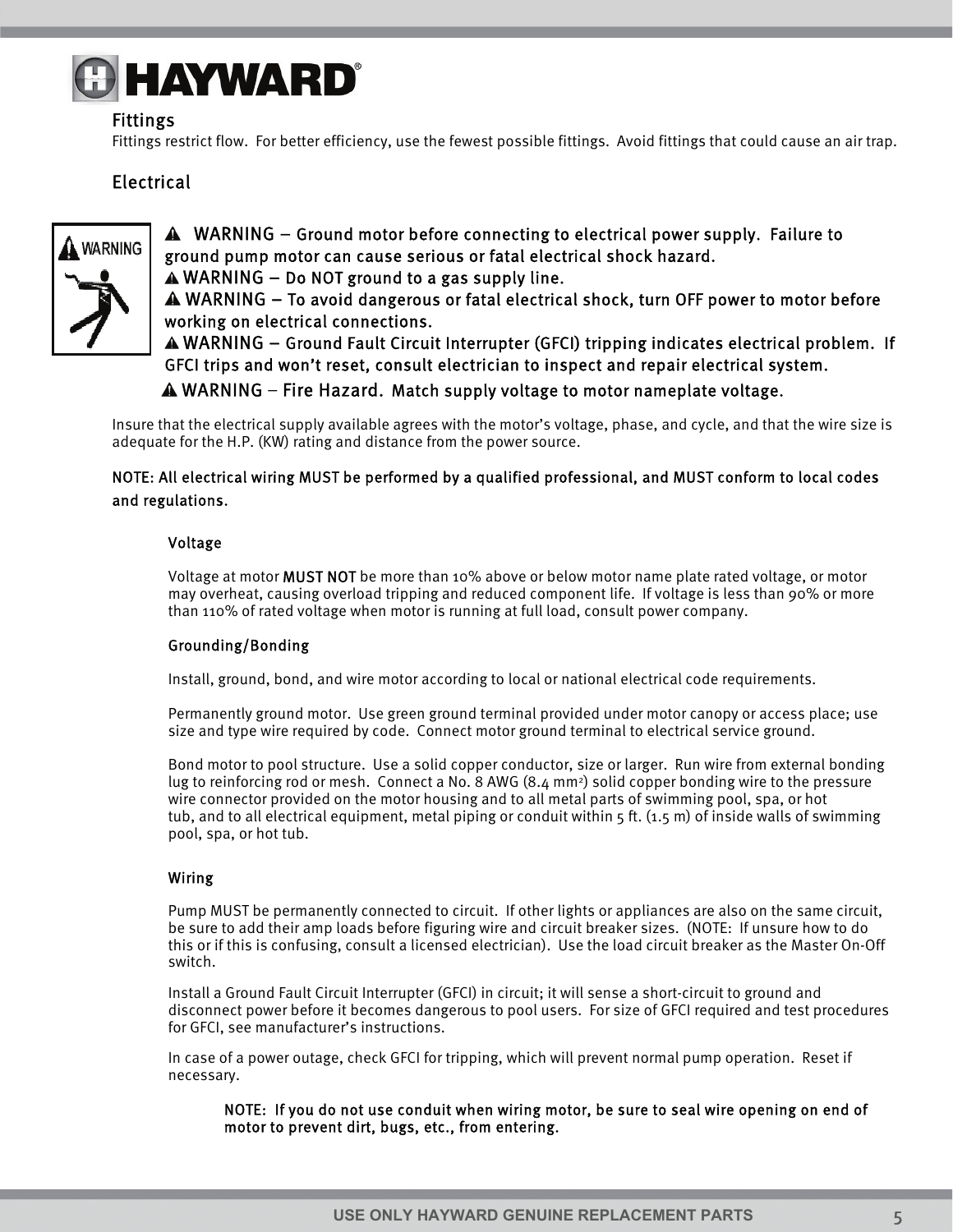## **HAYWARD®**

#### New Installation – Start-Up & Operation

#### Prior to Start-Up

Fill strainer housing with water to suction pipe level. NEVER operate the pump without water. Water acts as a coolant and lubricant for the mechanical shaft seal.

WARNING – NEVER run pump dry. Running pump dry may damage seals, causing leakage and flooding. Fill strainer housing with water before starting motor.

CAUTION – Do NOT add chemicals to pool/spa system directly in front of pump suction. Adding undiluted chemicals may damage pump and voids warranty.

CAUTION – Before removing strainer cover:

- 1. STOP PUMP before proceeding.
- 2. CLOSE VALVES in suction and outlet pipes.
- 3. RELEASE ALL PRESSURE from pump and piping system.



WARNING – If pump is being pressure tested, be sure pressure has been released before removing strainer cover.

WARNING – Do NOT block pump suction. To do so with body may cause fatal injury. Small children using pool MUST always have close adult supervision.

#### Priming Pump

- Open all valves before starting system.
- Release all air from filter and piping system. See filter owner's manual.
- When water source is higher than the pump, pump will prime itself when suction and outlet valves are opened. If water source is lower than the pump, unscrew and remove strainer cover; fill strainer and pump with water.
- Clean and lubricate strainer cover O-ring with "Jack's 327" each time it is removed.
- Clean and inspect O-ring: re-install on strainer cover.
- Replace strainer cover on strainer housing; turn clockwise to tighten cover.

NOTE: Tighten strainer cover by hand only (no wrenches) 1/4 turn.

Pump should prime. Priming time will depend on vertical length of suction lift and horizontal length of suction pipe. If pump does NOT prime within ten minutes, stop motor and determine cause. Be sure all suction and discharge valves are open when pump is running. See Troubleshooting Guide.

#### Storage/Winterization

- WARNING Explosion Hazard. Purging the system with compressed air can cause components to explode, with risk of severe injury or death to anyone nearby. Use only a low pressure (below 5 PSI), high volume blower when air purging the pump, filter, or piping.
- CAUTION Allowing the pump to freeze will void the warranty.
- CAUTION Do NOT use anti-freeze solutions (except propylene glycol) in your pool/spa system. Propylene glycol is non-toxic and will not damage plastic system components; other anti-freezes are highly toxic and may damage plastic components in the system.

Drain all water from pump and piping when expecting freezing temperatures or when storing pump for a long time (see instructions below). Gravity drain system as far as possible.

Keep motor dry and covered during storage. To avoid condensation/corrosion problems, do NOT cover or wrap pump with plastic film or bags.

#### Storing Pump for Winterization



#### WARNING – To avoid dangerous or fatal electrical shock hazard, turn OFF power to motor before draining pump.

- 1. Drain water level below all inlets to the pool.
- 2. Remove drain plug from bottom of strainer body.
- 3. Disconnect pump from base.
- 4. Once the pump is removed of water, re-install the strainer lid and strainer plug.
- 5. Store pump in a dry enclosure.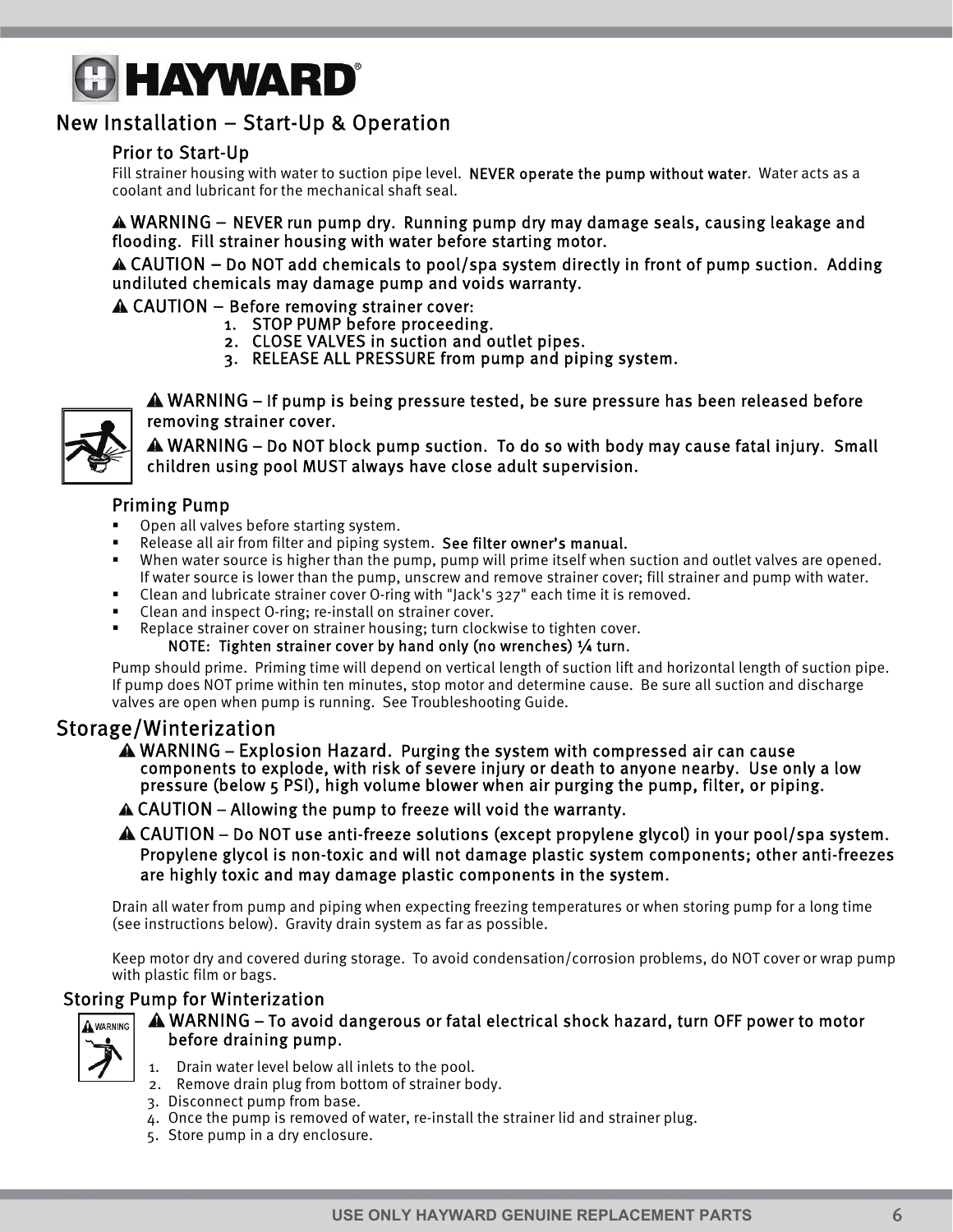#### Start-Up for Winterized Equipment

- 1. Follow filter manufacturer's instructions for reactivation of the filter.
- 2. Inspect all electrical wiring for damage or deterioration over the shutdown period. Have a qualified serviceman repair/replace wiring as needed.
- 3. Securely mount pump to base.
- 4. Install all intake and output fittings and piping.
- 5. Refill pool to proper water level.
- 6. Prime pump according to instructions.

#### Shaft Seal Change Instructions

#### IMPORTANT SAFETY INSTRUCTIONS PLEASE READ AND FOLLOW ALL INSTRUCTIONS

When servicing electrical equipment, basic safety precautions should always be observed including the following. Failure to follow instructions may result in injury.

#### WARNING – To reduce risk of injury, do not permit children to use this product.

- A. Disconnect all electrical power service to pump before beginning shaft seal replacement.
- B. Only qualified personnel should attempt rotary seal replacement. Contact your local authorized Hayward Dealer or service center if you have any questions.
- C. The National Electrical Code requires either a three (3) foot maximum twist-lock cord set with a GFCI protected receptacle or hard wire (conduit) connection for swimming pool pump installation. Do not use extension cords.

Exercise extreme care in handling both the rotating and the stationary sections of the two-part replacement seal. Foreign matter or improper handling will easily scratch the graphite and ceramic sealing surfaces.

- 1. Shut off water flow to pump by closing appropriate valves or by plugging both the skimmer outlet port and return port to pool. Disconnect piping or hoses from the motor/pump assembly.
- 2. Remove the strainer by disengaging and removing the strainer cover. Remove the basket. Lift up on strainer 'C' clip and remove. Finally, slide strainer housing forward and remove.
- 3. Unscrew eight (8) screws and remove pump cover, exposing the impeller.
- 4. Remove the canopy or the shaft cover plate from the end of motor opposite the impeller.
- 5. Hold the motor shaft securely by either inserting a screwdriver in slot at end of shaft or by using an open-end wrench to engage the flat surfaces provided near end of motor shaft. Rotate the impeller ina a counterclockwise direction and remove it from the motor shaft.
- 6. Note how the steel spring section of the old seal is positioned on impeller hub and remove it by pulling from the impeller.
- 7. Loosen four  $(4)$  motor through bolts from the back of motor and remove pump housing/shroud from the front of the motor.
- 8. Remove the ceramic stationary portion of the old seal by pressing the white ceramic seat out of the pump housing recess. If assembly is tight, tap lightly from the "motor" side.
- 9. Clean and lubricate the impeller stem and the pump housing recess with a dilute solution of non-granulated liquidtype soap. Do not use petroleum or silicone lubricants as these can contribute to seal leakage.
- 10. Press the new rotating portion of the seal assembly onto the impeller stem with the polished black graphite surface facing away from the impeller.
- 11. Carefully press the stationary ceramic portion of the seal into the recess of the pump housing/shroud, with the polished flat surface facing out.
- 12. Carefully insert the motor shaft through the pump housing/shroud and align with white ceramic stationary seal assembly in place and secure the motor to pump housing/shroud with four  $(4)$  motor through bolts removed in step #7. Be sure motor base and pump discharge port are positioned properly. Alternately tighten the motor through bolts until the pump housing is secure. Make certain motor shaft turns freely before proceeding.
- 13. Screw the impeller (clockwise) with the rotating portion of seal in place onto the motor shaft. Hand-tighten the impeller in place.
- 14. Clean (replace if necessary) the O-ring and replace on pump cover. Assemble the pump cover to the pump housing/ shroud with the eight (8) screws removed in step #3. Tighten screws alternately and evenly.
- 15. Re-assemble strainer by sliding strainer housing onto pump cover. Install strainer 'C' clip by pushing clip down onto grooved pump cover coupling. Insert basket and fasten strainer cover.
- 16. Reconnect pump to the piping or hoses provided. Open all valves and make sure that the pump strainer housing is full of water before restarting the pump.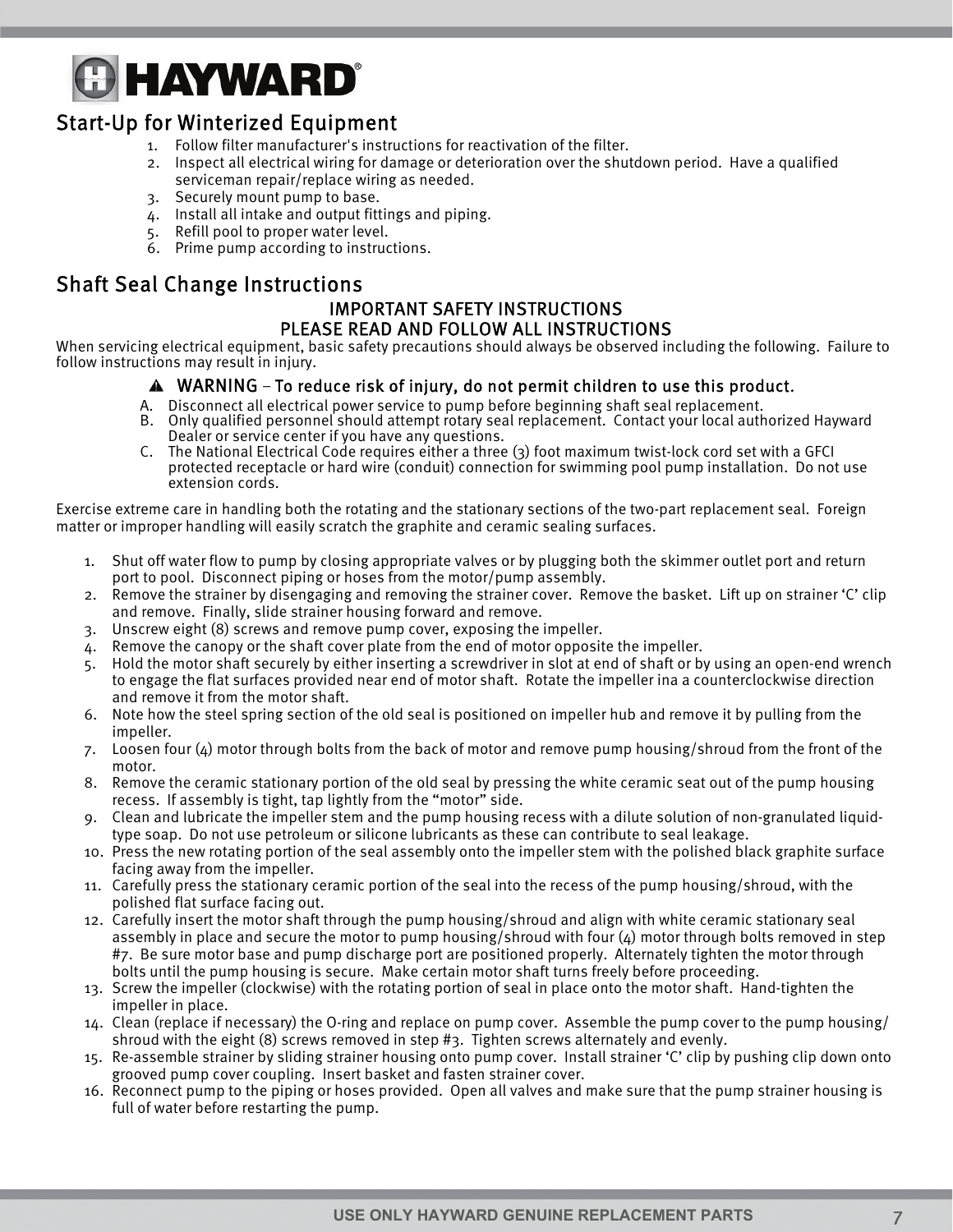#### Troubleshooting

#### Motor Will NOT Start – Check For:

- 1. Improper or loose wiring connections; open switches or relays; tripped circuit breakers, GFCI's, or blown fuses.
- 2. Manually check rotation of motor shaft for free movement and lack of obstruction. (See steps 4 & 5 of "Shaft Seal Change Instructions" in this manual.)
- 3. If you have a timer, be certain it is working properly. Bypass it if necessary.

#### Motor Shuts OFF – Check For:

- 1. Undersized wiring; loose connections; etc.
- 2. Low voltage at motor or power drop (frequently caused by undersized wiring or extension cord use).
- 3. Mechanical binding and electrical overload.

NOTE: Your Hayward pump motor is equipped with an "automatic thermal overload protector." The motor will automatically shut off if power supply drops before heat damage can build up causing windings to burn out. The "thermal overload protector" will allow the motor to automatically restart once the motor has cooled, provided the power source is again up to proper levels. It will continue to cut On/Off until the problem is corrected. Be sure to correct cause of overheating.

#### Motor Hums, But Does NOT Start – Check For:

- 1. Centrifugal switch stuck in OPEN position.
- 2. Binding of motor shaft.

#### Pump Won't Prime

- 1. Make sure pump/strainer housing is filled with water and the cover O-ring is clean, also be sure it is properly seated in the cover O-ring groove. Make sure strainer cover is locked firmly in position and lubricated with "Jack's 327."
- 2. Make sure all suction and discharge valves are fully open and not blocked, that pool water level is at proper level, and that skimmer weir is not hung up or binded on skimmer wall.
- 3. Block off to determine if pump will develop a vacuum. You should have 5"-6" of vacuum at the strainer cover (Only your pool dealer can confirm this with a vacuum gauge). You may be able to check by removing the skimmer basket and holding your hand over the bottom port with skimmer full and pump running. If no suction is felt, check for line blockage.
	- a. If pump develops a vacuum, check for blocked suction line or dirty strainer basket, an air leak in the suction piping may be the cause.
	- b. If pump does not develop a vacuum and pump has sufficient "priming water":
		- i. Re-check strainer housing cover and all threaded connections for suction leaks. Check if all hose clamps are tight.
		- ii. Check voltage to ensure that the motor is rotating at full RPM's.
		- iii. Open housing cover and check for clogging or obstruction in suction. Check impeller for debris.
		- iv. Remove and replace shaft seal only if it is leaking.

#### Low Flow – Generally, Check For:

- 1. Clogged or restricted strainer or suction line; undersized pool piping.
- 2. Plugged or restricted discharge line of filter, valve partially closed (high gauge reading). How to correct: Sand filters – backwash as per manufacturer's instructions; D.E. filters – backwash as per manufacturer's instructions; Cartridge filters – clean or replace cartridge.
- 3. Air leak in suction (bubbles issuing from return fittings). Re-tighten using Teflon tape.
- 4. Plugged or restricted impeller or impeller sheared off. Replace including new seal assembly.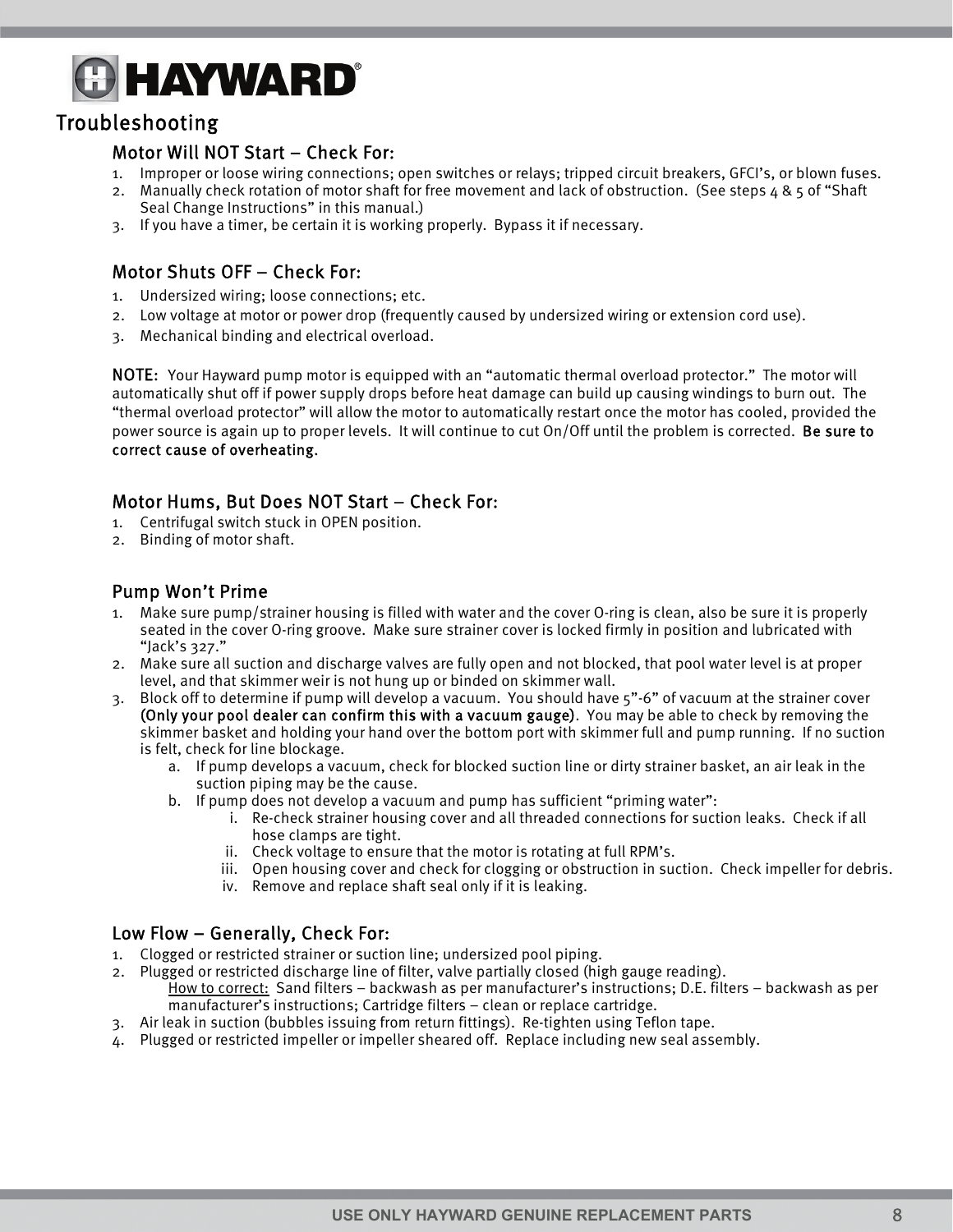

#### Noisy Pump – Check For:

- 1. Air leak in suction piping causing rumbling in pump.
- 2. Cavitation due to restricted or undersized suction line or leak at any joint, low water level in pool, and unrestricted discharge return lines. Correct suction condition or throttle return lines, if practical. Holding hand over return fitting will sometimes prove this point or putting in a smaller eyeball fitting.
- 3. Vibration due to improper mounting, etc. Put a rubber pad under metal mounting feet.
- 4. Foreign matter in pump housing. Loose stones/debris hitting impeller could be cause, remove any of the above.
- 5. Motor bearings noisy from normal wear, rust, overheating, or concentration of chemicals causing seal damage which will allow chlorinated water to seep into bearings wiping out the grease causing bearing to whine. All seal leaks should be replaced at once.
- 6. Equipment base vibrating.

#### Maintenance

- Clean strainer basket regularly. Do NOT strike basket to clean. Inspect strainer cover gasket regularly and replace as necessary.
- Hayward pumps have self-lubricating motor bearings and shaft seals. No lubrication is necessary.
- Keep motor clean. Insure air vents are free from obstruction.
- Occasionally, shaft seals must be replaced, due to wear or damage. See "Shaft Seal Change Instructions" in this manual.

| DATE OF INSTALLATION                          |                      |  |  |  |  |
|-----------------------------------------------|----------------------|--|--|--|--|
| INITIAL PRESSURE GAUGE READING (CLEAN FILTER) |                      |  |  |  |  |
| <b>PUMP MODEL</b>                             | <b>HORSEPOWER</b>    |  |  |  |  |
| <b>FILTER MODEL</b>                           | <b>SERIAL NUMBER</b> |  |  |  |  |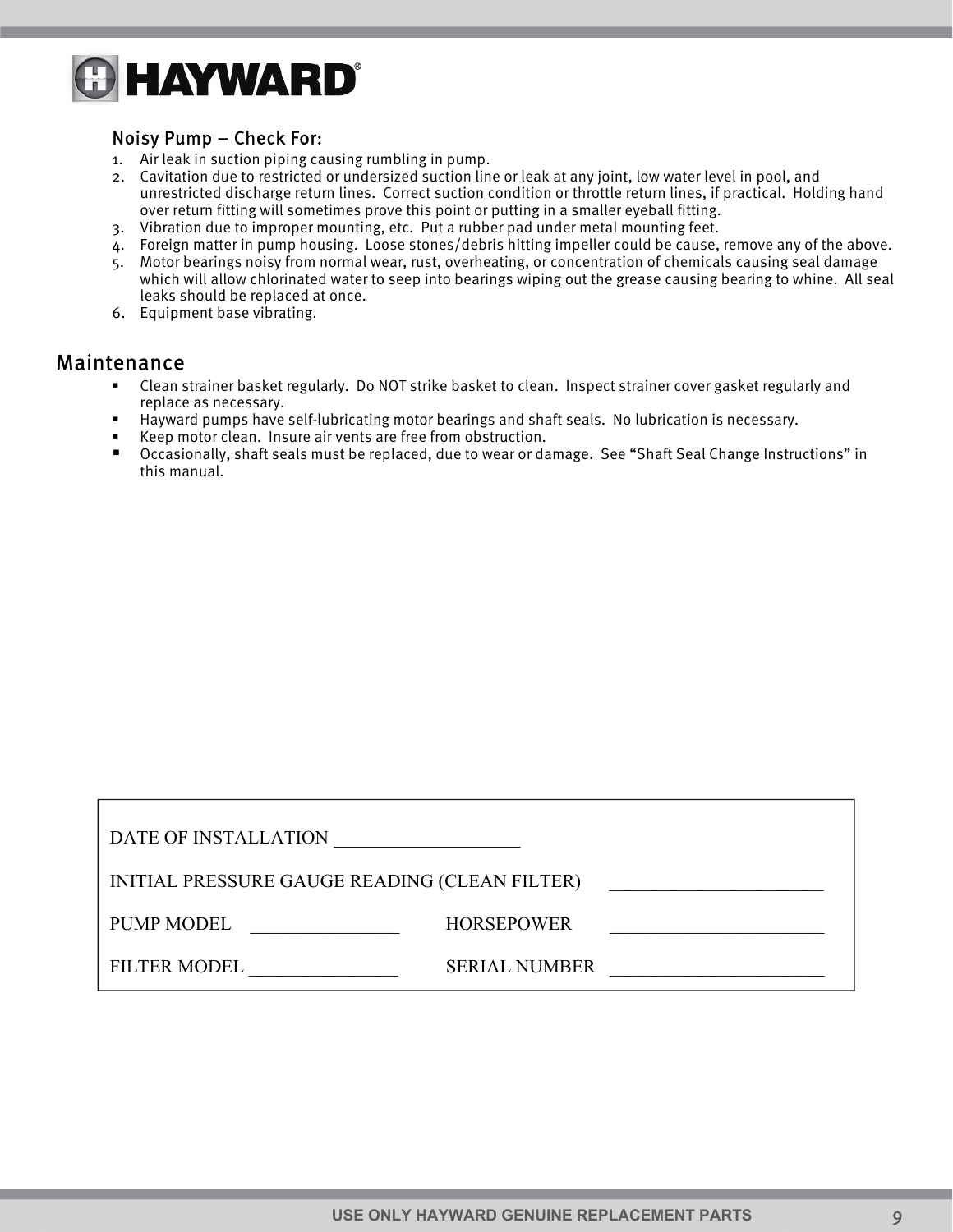## **& HAYWARD®**

#### **Replacement Parts**

**Parts Diagram** 



| <b>PARTS LISTING</b>    |                                                                                           |                             |                                                                             |                                 |  |
|-------------------------|-------------------------------------------------------------------------------------------|-----------------------------|-----------------------------------------------------------------------------|---------------------------------|--|
| Ref.<br>No.             | <b>Description</b>                                                                        | Model No.<br><b>SP1540C</b> | Model No.<br>SP1580, SP1580X15,<br>SW1585X20, SW1585X25,<br><b>EP1550LX</b> | Model No.<br>SP1750, 1775, 1780 |  |
| $\mathbf{1}$            | Housing Bolt, No. 10-24 Hex Head                                                          | SPX1500N2 (7 Req'd.)        | SPX1500N2 (8 Req'd.)                                                        | SPX1500N2 (6 Req'd.)            |  |
| $\overline{2}$          | <b>Housing Cover</b>                                                                      | <b>SPX1500B</b>             | <b>SPX1580BP</b>                                                            | <b>SPX1705B</b>                 |  |
| 3                       | Housing O-Ring                                                                            | SPX1580Z1                   | SPX1580Z1                                                                   | SPX1580Z1                       |  |
| $\overline{\mathbf{4}}$ | <b>Housing Gasket</b>                                                                     | <b>SPX1500H</b>             | <b>SPX1500H</b>                                                             | <b>SPX1500H</b>                 |  |
| 5                       | Seal Assembly                                                                             | SPX1500KA                   | SPX1500KA                                                                   | SPX1500KA                       |  |
|                         |                                                                                           | Refer to Part No. on        | Refer to Part No. on                                                        | Refer to Part No. on            |  |
| 6                       | Impeller                                                                                  | <b>Original Equipment</b>   | <b>Original Equipment</b>                                                   | <b>Original Equipment</b>       |  |
| $\overline{7}$          | Pump Housing                                                                              | SPX1500AA                   | SPX1580AAP                                                                  | <b>SPX1705AA</b>                |  |
| 8                       | Housing Nut, No. 10-24 Hex Head                                                           | SPX1500Y2 (7 Req'd.)        | SPX1500Y2 (8 Req'd.)                                                        | SPX1500Y2 (6 Req'd.)            |  |
|                         | Motor (for SP1540C) - 40 GPM                                                              | SPX1540Z1E                  |                                                                             |                                 |  |
|                         | Motor (for SP1750) - 1/2 HP                                                               |                             | ----                                                                        | SPX1500Z1E                      |  |
|                         | Motor (for SP1775) - 3/4 HP                                                               | ----                        | $---$                                                                       | SPX1510Z1E*                     |  |
|                         | Motor (for SP1780) - 1 HP                                                                 | ----                        | ----                                                                        | SPX1510Z1XE*                    |  |
|                         | Motor (for SP1580) - 1 HP                                                                 | ----                        | SPX1510Z1XE                                                                 | ----                            |  |
|                         | Motor (for SP1580X15) - 1-1/2 HP                                                          | ----                        | SPX1515Z1E                                                                  | ----                            |  |
|                         | Motor (for SW1585X20) - 2 HP                                                              | ----                        | SPX1520Z1ESC                                                                | ----                            |  |
| 9                       | Motor (for SW1585X25) - 2-1/2 HP                                                          | ----                        | SPX1524Z1ESC                                                                | ----                            |  |
| 10                      | Strainer Housing with Basket                                                              | SPX1500CAP                  | SPX1500CAP                                                                  | SPX1500CAP                      |  |
| 11                      | Check Valve Assembly (Optional)                                                           | SPX1500RA                   | SPX1500RA                                                                   | SPX1500RA                       |  |
| 12                      | <b>Strainer Basket</b>                                                                    | SPX1250RA                   | SPX1500LX                                                                   | SPX1250RA                       |  |
| 13                      | <b>Strainer Cover O-Ring</b>                                                              | <b>SPX1500P</b>             | <b>SPX1500P</b>                                                             | <b>SPX1500P</b>                 |  |
| 14                      | Strainer Cover with O-Ring                                                                | SPX1500D2A                  | SPX1500D2A                                                                  | SPX1500D2A                      |  |
| 15                      | <b>Complete Strainer Assembly</b>                                                         | SP1516                      | SP1516                                                                      | SP1516                          |  |
| 16                      | Drain Plug with Gasket                                                                    | <b>SPX1700FG</b>            | <b>SPX1700FG</b>                                                            | <b>SPX1700FG</b>                |  |
|                         | $\overline{17}$ C-Clip                                                                    | SPX1515C                    | <b>SPX1515C</b>                                                             | <b>SPX1515C</b>                 |  |
|                         | 18 6' Cord Set (14/3)                                                                     | SPX1250WA                   | SPX1250WA                                                                   | SPX1250WA                       |  |
|                         | 19 3' Cord Set (12/3) Twist Lock                                                          | SPX1550WA1                  | SPX1550WA1                                                                  | SPX1550WA1                      |  |
|                         | * To order 2-speed motor, change "1" in suffix of model number to a "2" (i.e. SPX1510Z2E) |                             |                                                                             |                                 |  |

\*All Twist Lock versions for each pump have "TL" at end of part number (i.e. SP1580TL)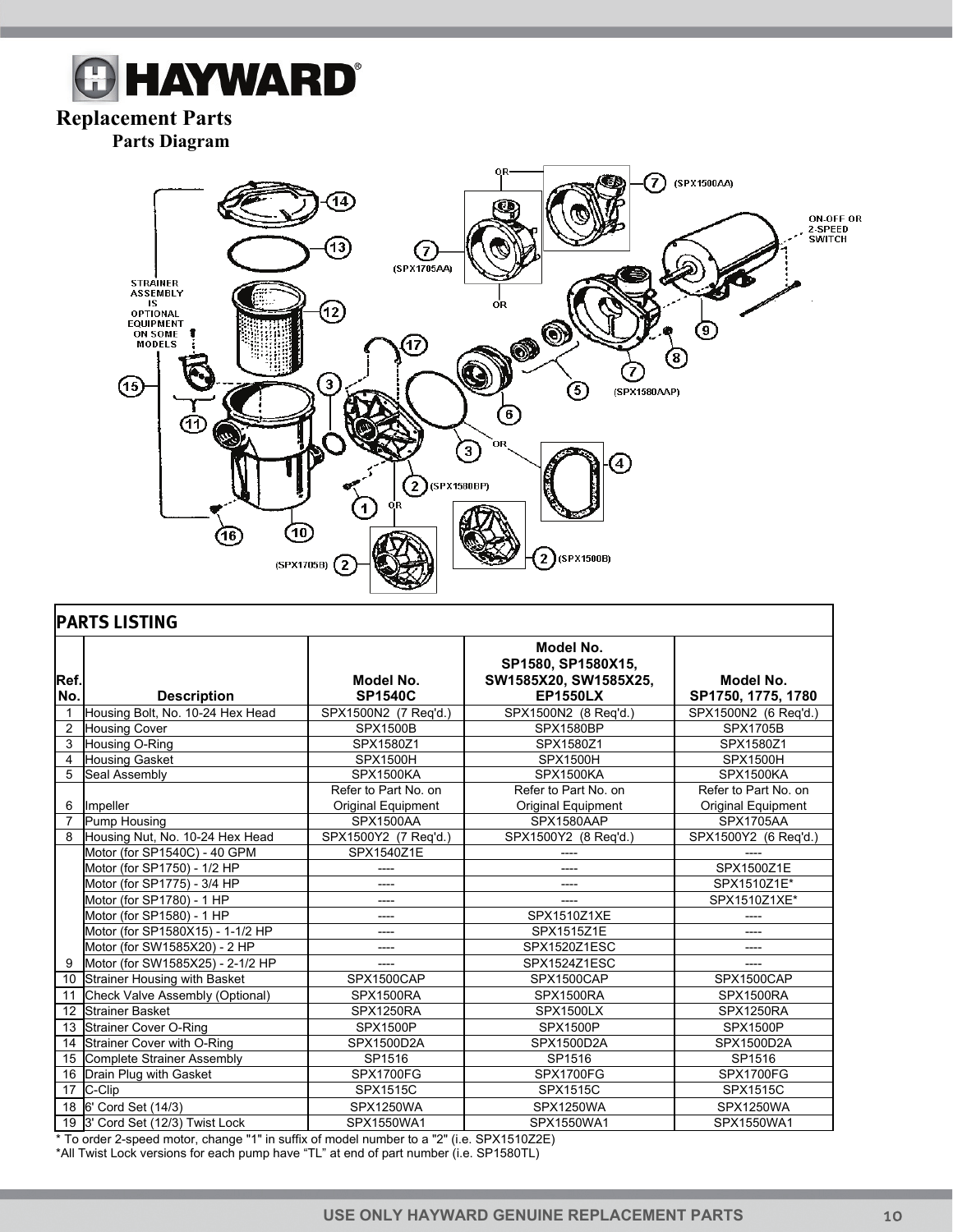

#### **HAYWARD® Pool Products Limited Warranty**

To original purchasers of this equipment, Hayward Pool Products, Inc. warrants its products to be free from defects in materials and workmanship for a period of ONE (1) year from the date of purchase, when used in single family residential applications.

The limited warranty excludes damage from freezing, negligence, improper installation, improper use or care or any Acts of God. Parts that fail or become defective during the warranty period shall be repaired or replaced, at our option, within 90 days of the receipt of defective product, barring unforeseen delays, without charge.

Proof of purchase is required for warranty service. In the event proof of purchase is not available, the manufacturing date of the product will be the sole determination of the purchase date.

To obtain warranty service, please contact the place of purchase or the nearest Hayward Authorized Service Center. For assistance on your nearest Hayward Authorized Service Center please visit us at www.haywardpool.com.

Hayward shall not be responsible for cartage, removal, repair or installation labor or any other such costs incurred in obtaining warranty replacements or repair.

The Hayward Pool products warranty does not apply to components manufactured by others. For such products, the warranty established by the respective manufacturer will apply.

The express limited warranty above constitutes the entire warranty of Hayward Pool Products with respect to its' pool products and is in lieu of all other warranties expressed or implied, including warranties of merchantability or fitness for a particular purpose. In no event shall Hayward Pool products be responsible for any consequential, special or incidental damages of any nature.

Some states do not allow a limitation on how long an implied warranty lasts, or the exclusion of incidental or consequential damages, so the above limitation may not apply to you. This warranty gives you specific legal rights, and you may also have other rights, which vary from state to state.

> **Hayward Pool Products 620 Division Street**

**\*Supersedes all previous publications. Elizabeth, NJ 07207** 

 **▲Retain this Warranty Certificate (upper portion) in a safe and convenient location for your records.**